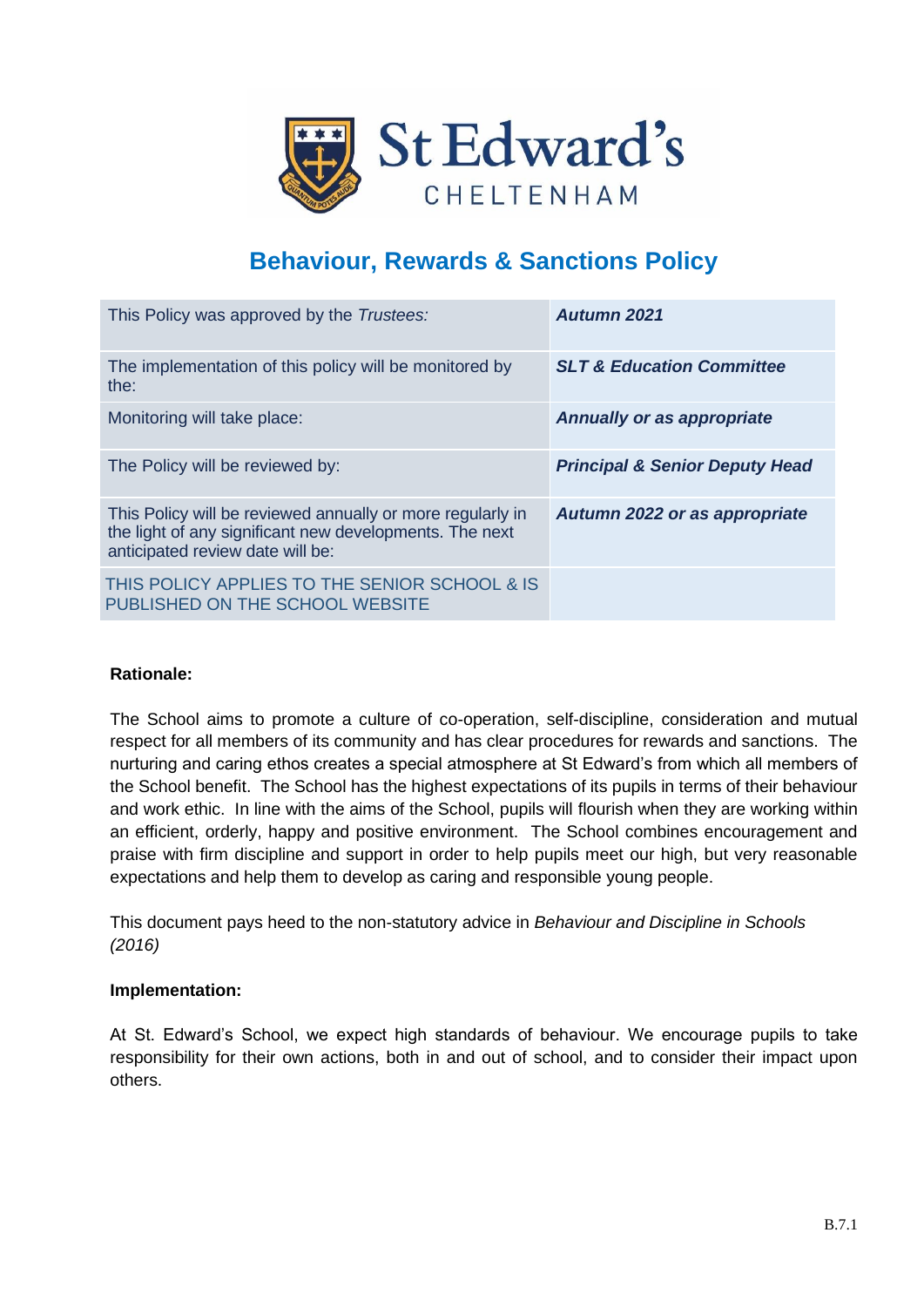#### **Behaviour Expectations**

- a. Studentss are expected to be well behaved and courteous at all times.
- b. All behaviour inside school buildings should be orderly and quiet. Students should walk on the **left** of the corridors and stairs, and there should be no running or pushing.
- c. At Level 1 of the Covid Management Plan students must wear face coverings in corridors and communal areas and hand sanitise when entering classrooms.
- d. At Level 2 of the Covid Management Plan students must follow the **SAFER** system: **S**tay in your bubble **A**void touching your face **F**ollow the one-way systems **E**nter a room and sanitise **R**epeat
- e. Whenever a member of staff or a visitor enters a room, students are expected to stand quietly until permission is given to sit and continue their work. The teacher should remind the class of this, if necessary.
- f. When entering a classroom or an office, students should knock first and then wait until asked before opening the door and entering.
- g. OUT OF BOUNDS areas must be avoided at all times.
- h. Students using the Library must obey the rules of the Library and comply with any instructions given by the Librarian or her helpers. Food must not be taken into the Library.
- i. Those travelling on buses and coaches need to be mindful of other passengers; courtesy and orderly behaviour is required when lining up for departure from either Moorend Road or Cirencester Road.
- j. Students must wear seat belts when travelling on school coaches and minibuses or in cars.
- k. Students must wear a **face mask** when travelling on school coaches or minibuses.
- l. Chewing gum or similar types of sweets are not allowed in School
- m. The School is a non-smoking site. Smoking (and vaping) is not allowed on school trips or whenever a pupil is in school uniform (or on a non-uniform day). Cigarettes (e-cigarettes), alcohol or any similar substances are strictly forbidden to be brought on to the school premises. If any pupil breaks this rule their parents will be informed and they will be suspended. will lead to suspension.
- n. The possession or use of any drugs/illegal substances on the school site or whilst involved in any school-related activity, will lead to suspension, and possible expulsion. The School **Drugs Policy** (see Section B) includes use of testing where appropriate.

#### **The Fifteen Classroom Rules**

- 1. Bring everything you need to the lesson
- 2. Arrive on time
- 3. Be dressed appropriately for the lesson
- 4. Enter the room quietly when invited in
- 5. Be ready to work when the teacher starts the lesson
- 6. Be respectful to others
- 7. Always use appropriate language
- 8. Listen to the teacher
- 9. Put your hand up to ask or answer a question do not interrupt
- 10. Follow instructions
- 11. Do not leave your place without permission
- 12. Write homework instructions in your planner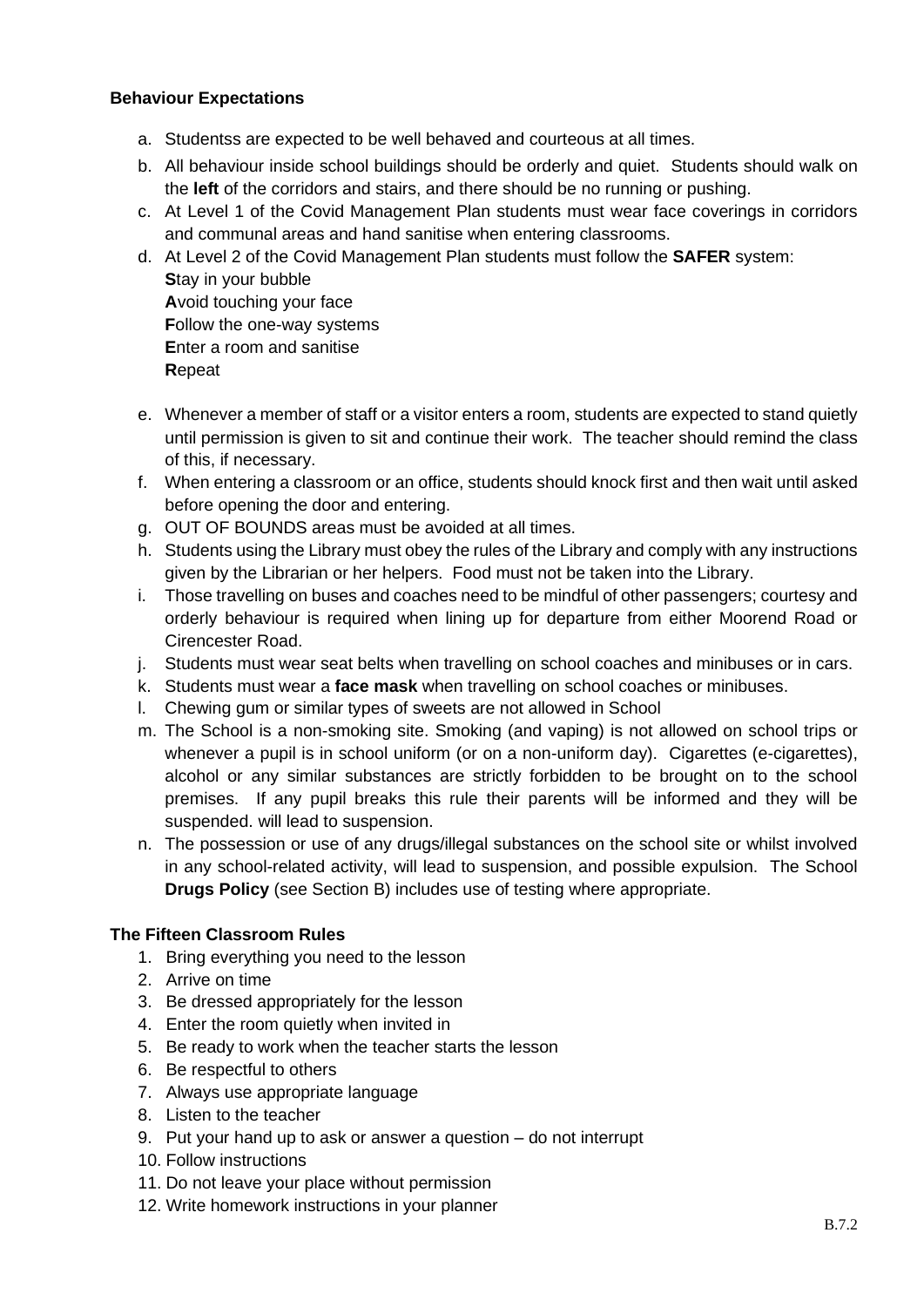- 13. Work to the best of your ability during the lesson
- 14. Only pack away when the teacher tells you to do so
- 15. When your teacher tells you to leave, do so in a quiet, orderly manner and leave your desk/table and chair tidy and ensure that the lights are turned off.

#### **Rewards:**

It is very important to recognise and reward **good behaviour**. A system of rewards is operated, also detailed in associated documents. Good behaviour might be recognised in other ways, e.g. A letter home, break time recognition with the Head.

Everyone in the School has a part to play in maintaining high personal standards of behaviour and support systems exist to help all pupils:

- Pupils must adhere to the 'Behaviour Expectations' and the 'Fifteen Classroom Rules'
- Subject Staff must create an environment conducive to learning for students in which all have the opportunity to achieve their potential. HPL (High Performance Learning) strategies are used by all staff and B4L (Behaviour 4 Learning) comments are used in communication and reporting to direct and encourage positive and aspirational behaviour and targets.

#### **Support Systems:**

- Form Tutors monitor the academic and social progress of their students and are the first point of contact for student support.
- The PAC (Pastoral & Achievement Coordinator) will support the Form Tutor and monitor the academic and social progress of their students as requested.
- Heads of Lower School, Upper School and Sixth Form are a point of contact between parents, School and other agencies and are responsible for the overall development of students in their charge.
- An intensive pupil mentoring programme exists for students in Year 11 for whom this might be of benefit. Students in other Year groups can also be provided with mentoring support from a Sixth Form student or from a member of staff as deemed appropriate.
- Heads of Faculty have responsibility for pupils' work-related problems within the departments.
- Students' transition is supported by the School, not only when relating to GCSE, A Level and Higher Education choices, but also prior to arrival in Year 7.
- The School is mindful of its duties under the Equality Act 2010 to ensure that students with special educational needs/disabilities or with protected characteristics are treated fairly and where appropriate reasonable adjustment is made to support and promote positive behaviour outcomes and to take into account their particular circumstances when sanctions are required and determined.

#### **Sanctions:**

**Corporal punishment is not used at the School.** This applies to any activity whether or not within the school premises and applies to all members of staff. These include staff, who are acting in loco parentis, such as unpaid, volunteer supervisors. Guidance is given to all members of staff on the circumstances in which "physical intervention" is allowable. Teachers may use physical intervention to avert an immediate danger of personal injury to, or an immediate danger to the property of, a person (including the child).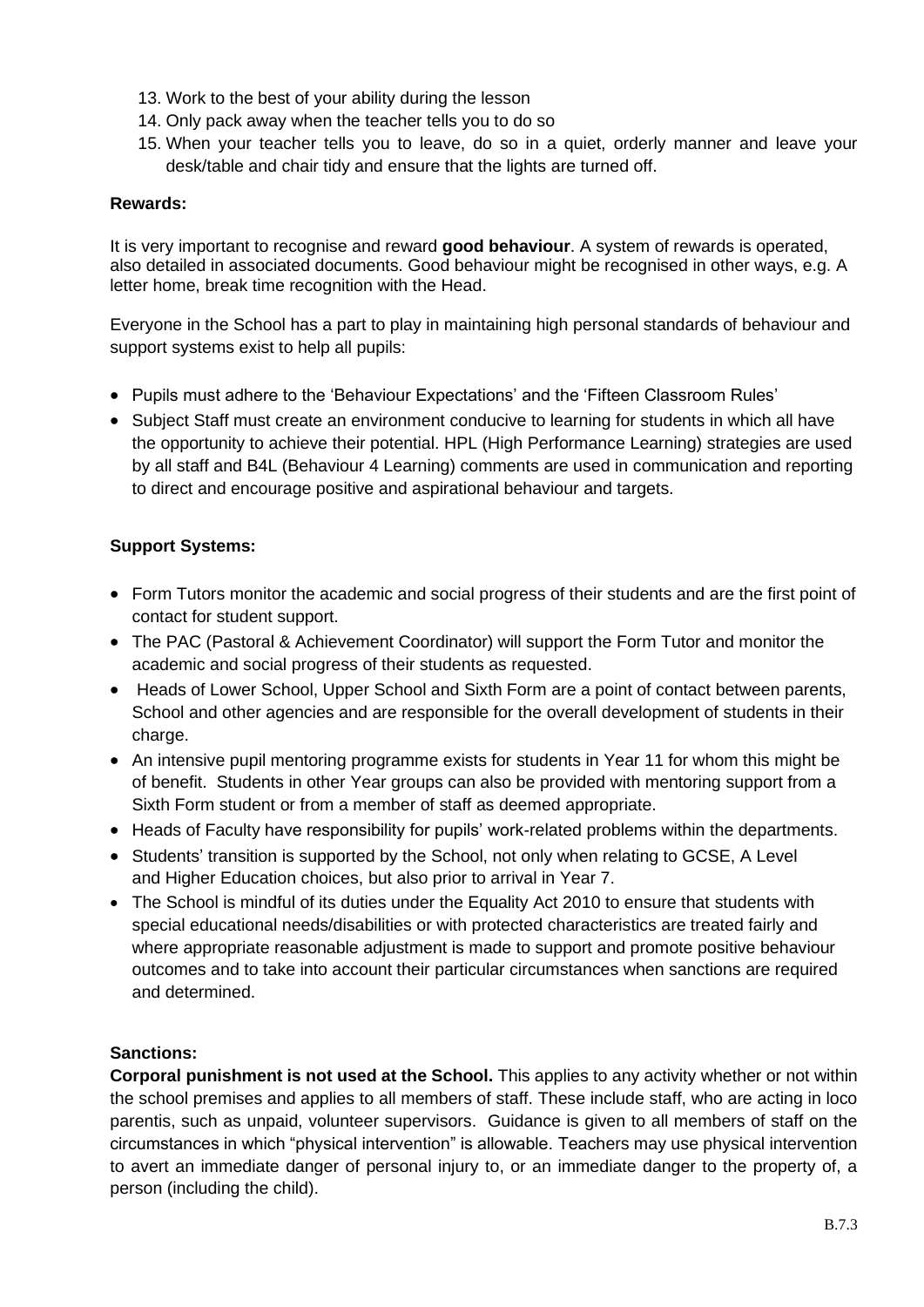However, we recognise the need for a range of carefully measured sanctions to reinforce our expectations when pupils let themselves down. These are detailed in Appendix A, B and in the School Planner.

- Sanctions must be applied fairly and the student must understand the reason for its imposition.
- Poor behaviour may result in a student being put on report, and hence having to carry a Report Card to each lesson. It may also result in Sanction Marks, leading to detentions. A record is also kept of sanctions for **serious disciplinary offences**. This record includes the student's name and Year Group, the nature and date of the offence and the sanction imposed. This record is centralized, being kept in the office of the Senior Deputy Headmaster.
- Parents are always informed when a serious disciplinary offence has occurred.

Sanction for serious offences include:

- 1. Exclusions (see separate Exclusion Policy)
- 2. Suspensions (internal and external)
- 3. Disciplinary meetings involving parents
- 4. School detentions (which may include on a Saturday morning)
- **Serious disciplinary action, including possible exclusion**, will be taken against pupils who are found to have made malicious accusations against staff

### • **School Trips**

A student may be excluded from a school trip if their behaviour at School or on a previous trip has been inappropriate. This will be at the discretion of the SMT.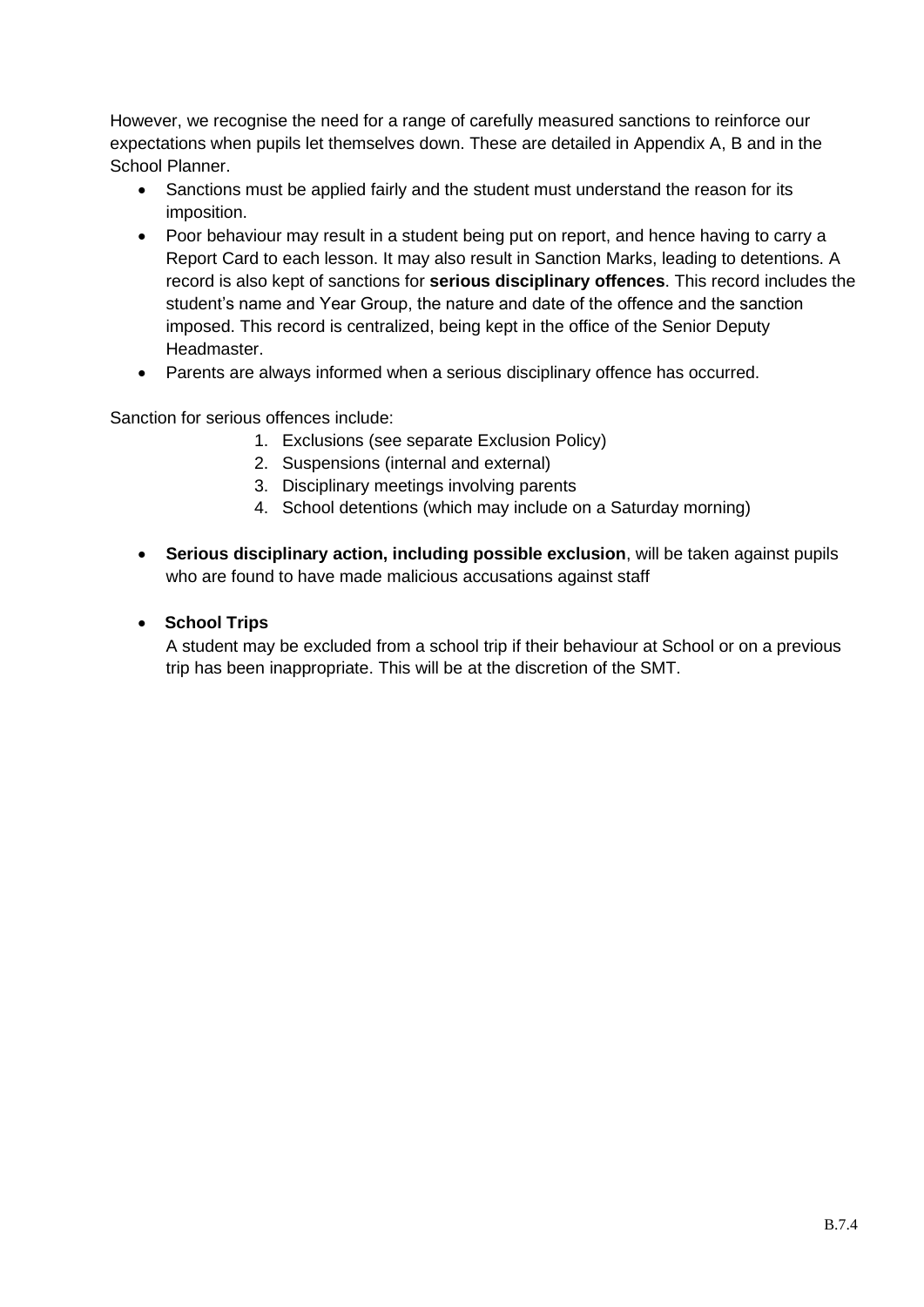## **Appendix A**

#### **Rewards:**

#### *Years 7, 8 and 9*

Lower School

A structured system of **rewards** and **incentives** in Years 7, 8 and 9 ensures tangible acknowledgement of good work and effort.

#### a. **House Points**

These are awarded as an everyday reward for very good work, effort and behaviour, and are an incentive for all students to strive for their best. The diligent student would hope to receive House Points regularly. House Points are recorded weekly and detailed on the Parent Portal. **15 House Points in one week = Kangaroo Pass** (This enables the student to jump the lunch queue).

#### b. **Postcard Home**

 A postcard may be sent home via Isams Rewards & Conduct for exceptional work, effort or or contribution to the school.

#### c. **Commendation Card**

This is awarded for an outstanding individual piece of work or service to the School, or for maintaining a consistently high standard of work in a given subject over a period of time. The awarding tutor signs it. It is worth 3 House Points.

d. **Letters are sent home** after each assessment by the Deputy Head Academic/Head of Lower School to those students who have achieved the highest average scores in each Year Group.

#### **Years 10 – 11**

Upper School

House points and Award cards are the usual means of recognising and celebrating singnificant contributions to School life or academic work. Award Cards have a value of 5 house points. Each Award Card will translate into a single entry into an end-of-half term raffle with a prize fund for online purchasing power.

#### **Years 12 – 13**

Sixth Form

A **Green Card** may be given for positive action:

- Contribution to the School
- Excellent work
- Effort in work
- Sustained dedication and contribution to extra-curricular activities (including school teams)

+ 1 Green Card = A double lesson off-site. (Card needs to be countersigned by the Head of Sixth Form or Senior Deputy Head).

Unused Green Cards may also be entered into a raffle draw for a half-termly £25 prize such as vouchers for Amazon, HMV stores etc.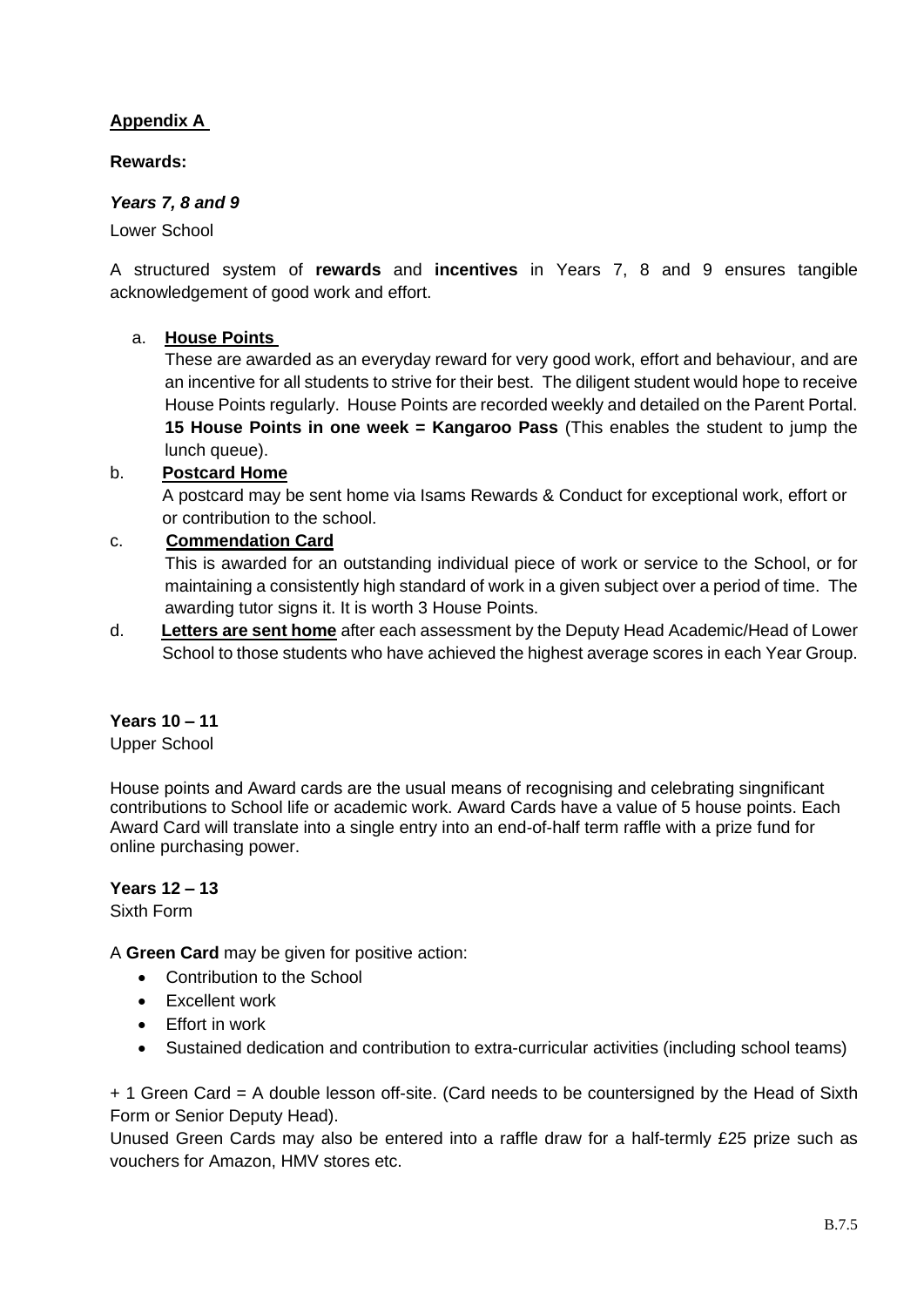#### **Sanctions:**

- **Academic Detentions** (All Years)
- Homework is set according to the homework timetable. Staff will provide clear instructions of the task and due date which students are to record in their homework diaries. Homework is also detailed on the Dashboard.
- If a student misses a deadline they are to be given a second chance deadline, by which time they need to hand in their work.
- Students have one chance per subject per half term.
- If a student misses the second chance deadline, or a subsequent homework for that subject during the half term, they will be placed into an academic detention.
- Academic detentions take place on Thursday evenings from 4.00-4.45pm (or until 5.30pm if a student has two academic detentions for the same night). A letter will be issued informing the student and parents of the reason, date, time and location.
- If the student fails to attend the academic detention, the detention will be carried over to the following week and doubled in time (unless the student was already serving a double detention, in which case it will remain at 90 minutes).
- If a student repeatedly fails to produce homework or fails to attend the rearranged academic detention and subsequently gets three or more academic detentions in one half term, the Academic Deputy will organise a Saturday morning detention (10-12.00) for subsequent misdemeanours. This will be supervised by a member of the Senior Management Team. Students will report to the Reception in their school uniform.
- If a student collects 2 academic detentions in a half term period, they will be placed on a **homework report card** for a two-week cycle. If whilst on homework report they fail to produce homework, they will automatically be placed in a Saturday detention.
- If a student fails to attend the Saturday morning detention they shall receive an internal suspension.

## **Sanctions for Years 7-11:**

• **Sanction Marks** 

Reprimands should be given for the following breaches of School expectations and Sanction marks should be given on the second offence:

Sanction Marks may be given to students by members of staff for minor disciplinary infringements such as inappropriate classroom behaviour, poor punctuality or sub-standard uniform. The member of staff must record the sanction mark in the student's planner and also make an entry into iSAMS. An accumulation of 3 Sanction Marks over the course of a half-term period will automatically trigger a **lunchtime detention**, 6 will initiate an afterschool detention with a senior member of staff and a letter home. Sanction Marks are wiped after every half term. These arrangements, and the number of Sanction Marks required to trigger a detention, may change – and indeed may be different for different Key Stages. Further detentions may include Saturday mornings. These must be discussed with the Senior Deputy Headmaster.

## • **'On Report'**

• Students whose work falls well below what is considered reasonable for their ability are liable to be placed 'On Report'. Such action is most likely to follow the half-termly assessments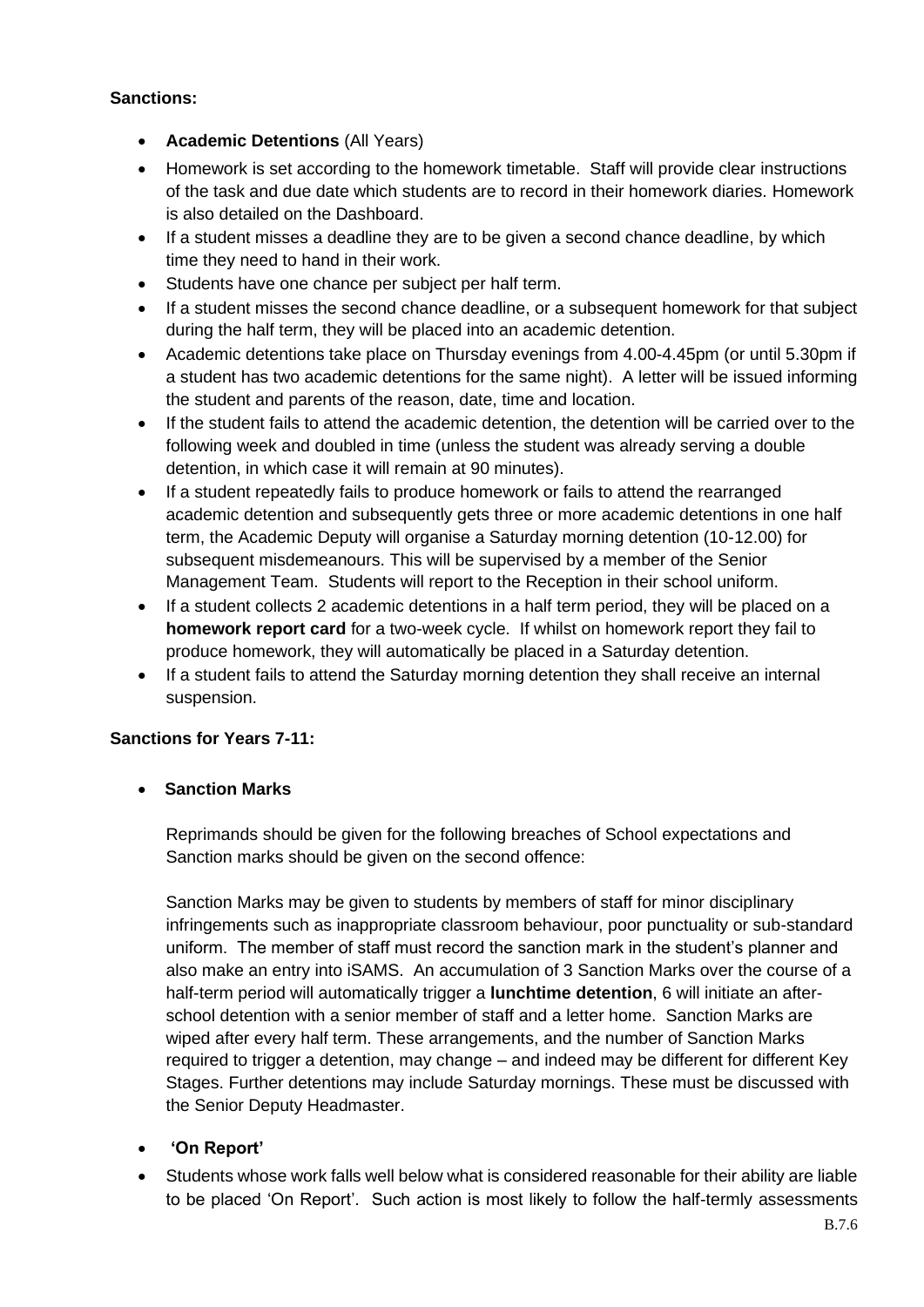where low effort grades are achieved for several subjects. A student may be placed on a **Specific Subject Report or a General Report**. A report card will be graded, with comments, by relevant Subject tutors, usually for a period of two weeks. A **Homework Report** may be applied, with parental co-operation, to students who are persistently slack with homework. The emphasis of placing 'On Report' is the positive promotion of good habits and attitudes to work, rather than punishment.

In accordance with the Equality Act 2010, the Special Educational Needs and learning difficulties of a pupil will be taken into consideration by the Head of Section when he/she is dealing with regular Sanction Marks or putting a pupil on Report.

#### **Years 12 -13**

#### **Failure to Meet Expectations:**

If a student does not meet expectations in terms of behaviour, attendance, punctuality and appearance they will, in the first instance, receive a verbal warning. A repeat incident will result in various sanctions, for example: being banned from the Sixth Form Lounge; being grounded at lunchtime; mandatory attendance in the Library for all Study Periods; supervised Study Periods, detention during school and after school detention.

Issues of behavior will be handled by the Head of Sixth Form and when required, the Senior Deputy Headmaster. Where the offence relates to work, in direct consultation with the relevant HoD:

- a) Academic detention
- b) Attendance in the Library for **all** Study time until the level of work returns to the required standard
- c) Monitoring Report
- d) Ultimately, exclusion from the relevant course, if work is not produced and the HoD feels that it is inappropriate to continue. This will be the Head's decision. Parents will be informed and involved in this process.

#### **Associated documents:**

- 1. Student Planner The Fifteen Classroom Rules; Behaviour, Property, Detentions, Rewards etc.
- 2. Parents' Information Booklet School Rules
- 3. Staff Handbook Section A
- 4. Drugs (including Alcohol and Tobacco) Policy B.12
- 5. Complaints Policy B.11
- 6. Acceptance and Parent Contract
- 7. Rewards, Behaviour and Suspension Pathway documents in Appendix A & B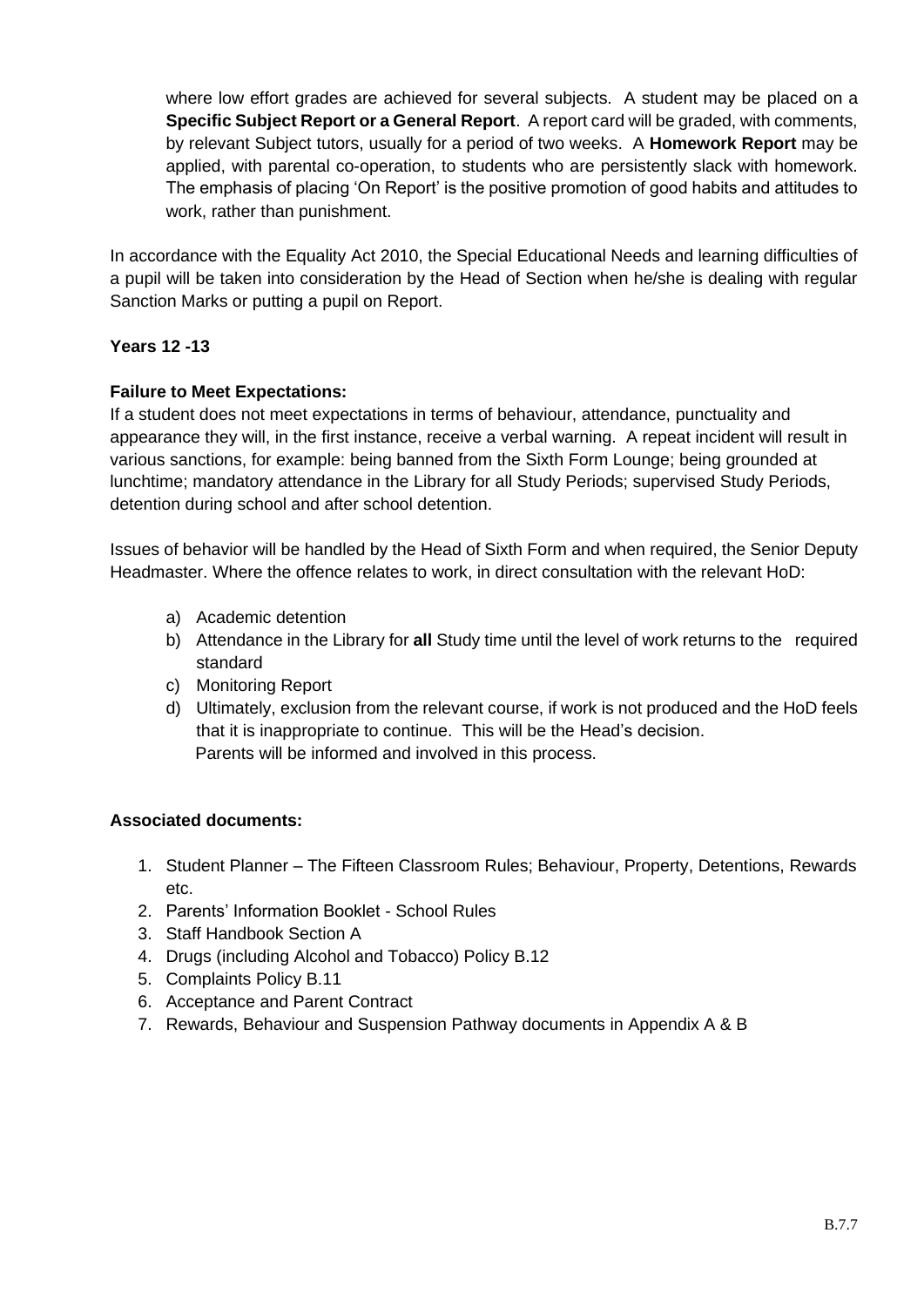## **Appendix B:**